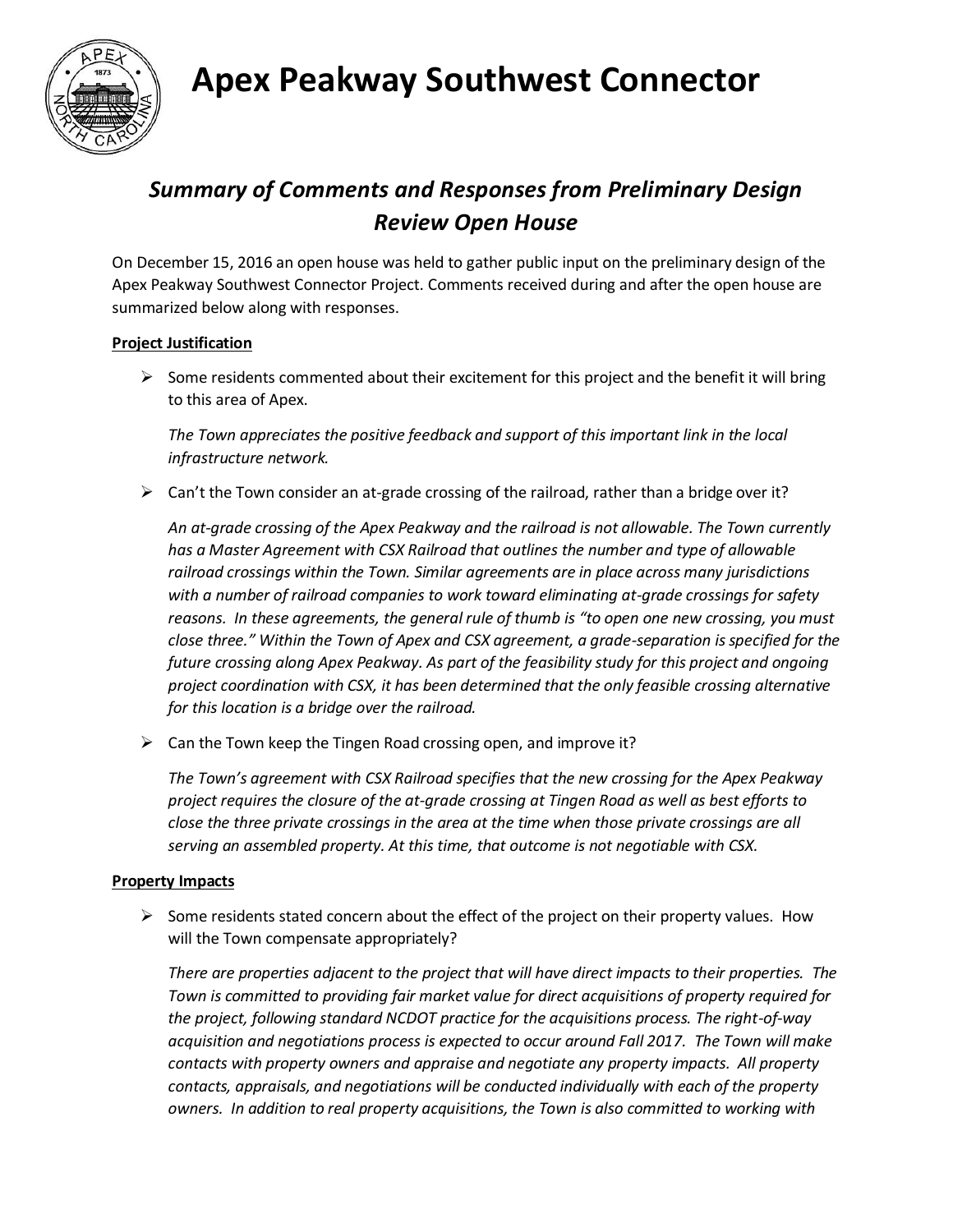

## **Apex Peakway Southwest Connector**

*the landowners individually to negotiate keeping as much existing landscaping as possible and replacing landscaping that must be removed.* 

 $\triangleright$  Will the project cause noise impacts to those living adjacent to the project?

*The noise analysis is in progress and will be reviewed and approved by NCDOT. However, preliminary results from that technical study indicate that the project will not cause notable noise impacts requiring mitigation per NCDOT guidelines. Additional information related to noise impacts can be obtained from the Town once the traffic noise analysis is approved.*

#### **Traffic and Pedestrian Safety**

 $\triangleright$  Can the Town extend the sidewalks from the bridge to connect into the Salem Village network? Are there bike amenities on the project?

*The project design is being updated to include sidewalks into Salem Village from the bridge to Yateley Lane. The current design includes wide outside lanes to accommodate cyclists.*

 $\triangleright$  What is being done to address speed and safety along Apex Peakway, specifically in Salem Village?

*There are current plans to install a High Visibility Crosswalk at Padstone Drive. There are no other specific safety measures or traffic calming planned for implementation along the Peakway. Consideration was given to a roundabout intersection at James Street; however, this was determined to not be a feasible intersection treatment due to traffic volumes and the steep terrain at this location.* 

 $\triangleright$  Some residents stated concerns about increased cut-through traffic resulting from the project. Will the Town consider the permanent closure of the Towhee Drive access into Whitehall Manor neighborhood?

*Due to emergency access considerations and general access needs, the Town is not pursuing the permanent closure of this entrance at this time. The Town will collect traffic counts along Applethorn Drive before and after construction. This data can guide the Town and neighborhood on any potential next steps toward traffic calming in accordance with the Town's [Traffic Calming](http://www.apexnc.org/205/Traffic-Calming-Program)  [Program.](http://www.apexnc.org/205/Traffic-Calming-Program)*

 $\triangleright$  Some residents are concerned about the increased traffic this project will draw to the Peakway, specifically through Salem Village and toward NC 540.

*The Apex Peakway facility has been a vision and plan of the Town's for many years, and has been*  included in Town planning efforts. The intent of the Peakway is to complete a full loop around *Apex; this vision is nearly complete and after the completion of this project only one segment will remain to make the complete loop. The intention of a facility such as this is to increase mobility and access throughout Apex. When a new connection like this is established, additional traffic will begin to use that route. Based on the forecast completed for this project, approximately*